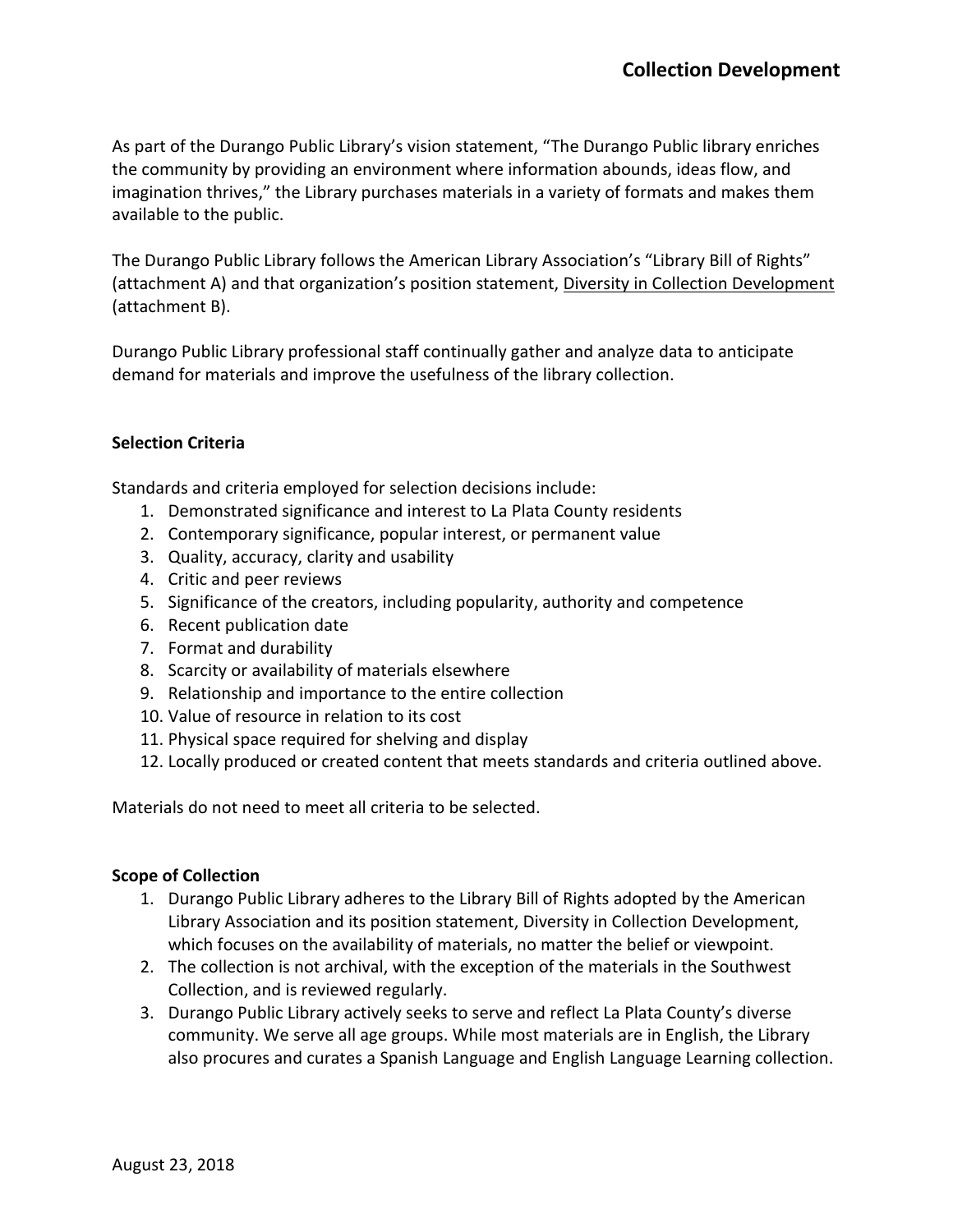## **Formats**

In order to meet the community's needs, the Durango Public Library acquires materials in a variety of different formats, including but not limited to: books, periodicals, CDs, DVDs, electronic databases and other eresources. The same title may be acquired in more than one format to suit patron needs or provide alternative access.

## **Resource Sharing**

Durango Public Library participates in Inter Library Loan services in order to expand the range of materials available to patrons while minimizing the duplication of infrequently used materials owned by other libraries.

# **Content from Local Artists**

Durango Public Library encourages local artists by including content in any format that meets the same standards and criteria as commercially produced content.

# **Gifts and Donations**

All donations become the property of the Durango Public Library. The decision to retain gift items is made by designated library staff. Donations of money for the purchase of materials are always welcome. Suggestions for specific titles, formats or subjects will be honored whenever possible and in keeping with this Collection Development Policy. The Library does not provide or appraise gifts for tax deductions or other purposes, but will acknowledge receipt of gifts in writing if requested by donor.

# **Retention and Withdrawal of Materials**

The Durango Public Library staff assess materials for retention. The standards and criteria employed for retention purposes include:

- Condition
- Demand
- Timeliness
- Number of copies in the collection.

Withdrawn materials are dispensed with in a variety of ways, including donation to other entities, used book sales, waste disposal, and recycling programs.

# **Reconsideration of Library Materials**

All requests for the Durango Public Library to reconsider materials must be made in writing using the Library's Request for Reconsideration of Material form, available upon request. Instructions and guidelines are included within the form.

# **Responsibility for Selection**

The Durango Public Library Director has the authority and responsibility for selection and management of all collections within the framework of this policy. The Library Director entrusts these responsibilities to designated library staff. Library staff welcomes purchase suggestions from its customers. These suggestions are weighed against the standards mentioned above.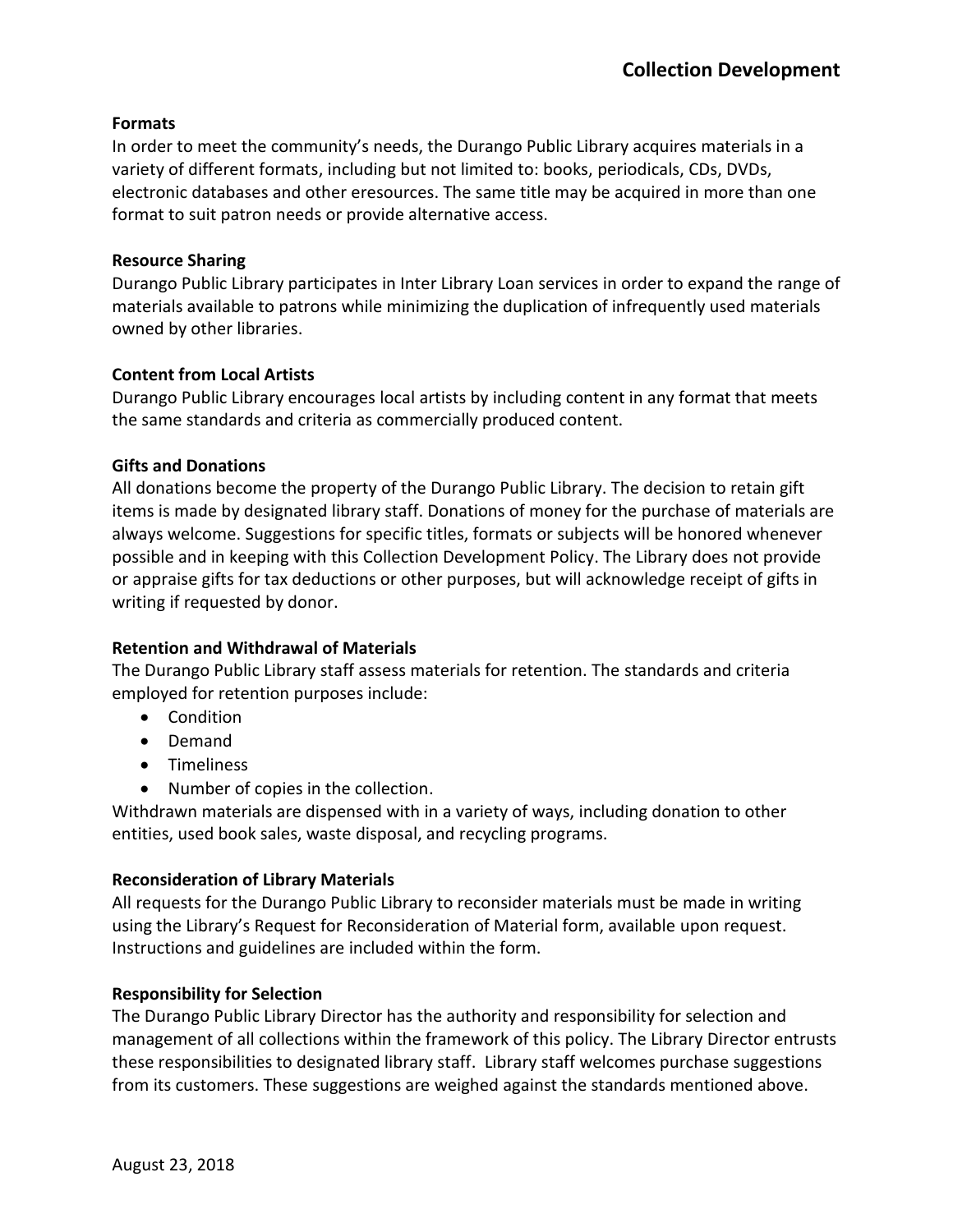#### **Attachment A**

# **American Library Association Library Bill of Rights**

The American Library Association affirms that all libraries are forums for information and ideas, and that the following basic policies should guide their services.

- I. Books and other library resources should be provided for the interest, information, and enlightenment of all people of the community the library serves. Materials should not be excluded because of the origin, background, or views of those contributing to their creation.
- II. Libraries should provide materials and information presenting all points of view on current and historical issues. Materials should not be proscribed or removed because of partisan or doctrinal disapproval.
- III. Libraries should challenge censorship in the fulfillment of their responsibility to provide information and enlightenment.
- IV. Libraries should cooperate with all persons and groups concerned with resisting abridgment of free expression and free access to ideas.
- V. A person's right to use a library should not be denied or abridged because of origin, age, background, or views.
- VI. Libraries that make exhibit spaces and meeting rooms available to the public they serve should make such facilities available on an equitable basis, regardless of the beliefs or affiliations of individuals or groups requesting their use.

Adopted June 19, 1939, by the ALA Council; amended October 14, 1944; June 18, 1948; February 2, 1961; June 27, 1967; January 23, 1980; inclusion of "age" reaffirmed January 23, 1996.

A history of the Library Bill of Rights is found in the latest edition of the Intellectual Freedom Manual.

American Library Association/ 50 E. Huron, Chicago, IL 60611 / 800-545-2433 Copyright 2011 American Library Association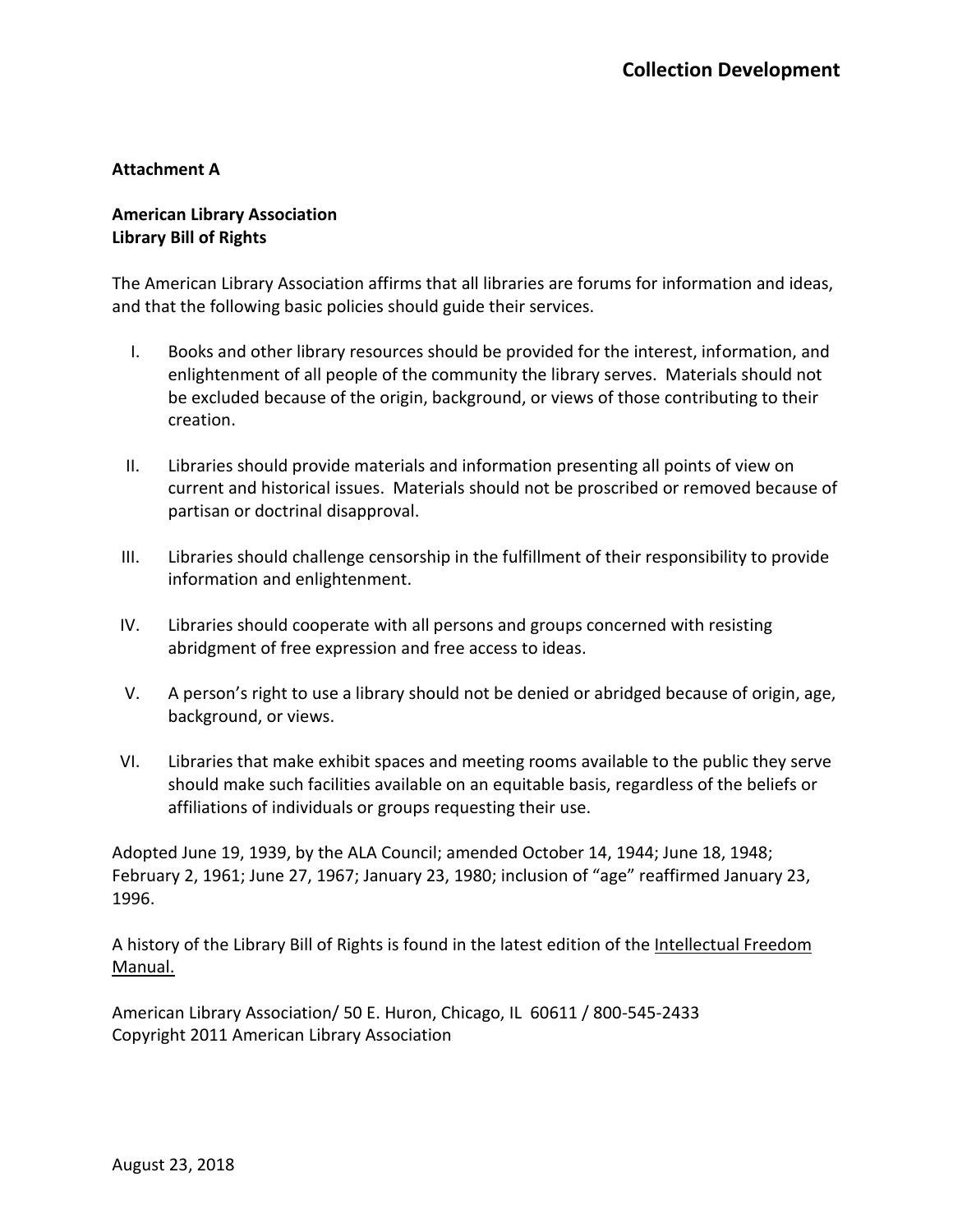## **Attachment B**

## **Diversity in Collection Development: An Interpretation of the Library Bill of Rights**

Collection development should reflect the philosophy inherent in Article II of the American Library Association's *Library Bill of Rights:* "Libraries should provide materials and information presenting all points of view on current and historical issues. Materials should not be proscribed or removed because of partisan or doctrinal disapproval."

Library collections must represent the diversity of people and ideas in our society. There are many complex facets to any issue, and many contexts in which issues may be expressed, discussed, or interpreted. Librarians have an obligation to select and support access to content on all subjects that meet, as closely as possible, the needs, interests, and abilities of all persons in the community the library serves.

Librarians have a professional responsibility to be inclusive in collection development and in the provision of interlibrary loan. Access to all content legally obtainable should be assured to the user, and policies should not unjustly exclude content even if it is offensive to the librarian or the user. This includes content that reflect a diversity of issues, whether they be, for example, political, economic, religious, social, ethnic, or sexual. A balanced collection reflects a diversity of content, not an equality of numbers.

Collection development responsibilities include selecting content in different formats produced by independent, small and local producers as well as information resources from major producers and distributors. Content should represent the languages commonly used in the library's service community and should include formats that meet the needs of users with disabilities. Collection development and the selection of content should be done according to professional standards and established selection and review procedures. Failure to select resources merely because they may be potentially controversial is censorship, as is withdrawing resources for the same reason.

Over time, individuals, groups, and entities have sought to limit the diversity of library collections. They cite a variety of reasons that include prejudicial language and ideas, political content, economic theory, social philosophies, religious beliefs, sexual content and expression, and other potentially controversial topics. Librarians have a professional responsibility to be fair, just, and equitable and to give all library users equal protection in guarding against violation of the library patron's right to read, view, or listen to content protected by the First Amendment, no matter what the viewpoint of the author, creator, or selector. Librarians have an obligation to protect library collections from removal of content based on personal bias or prejudice.